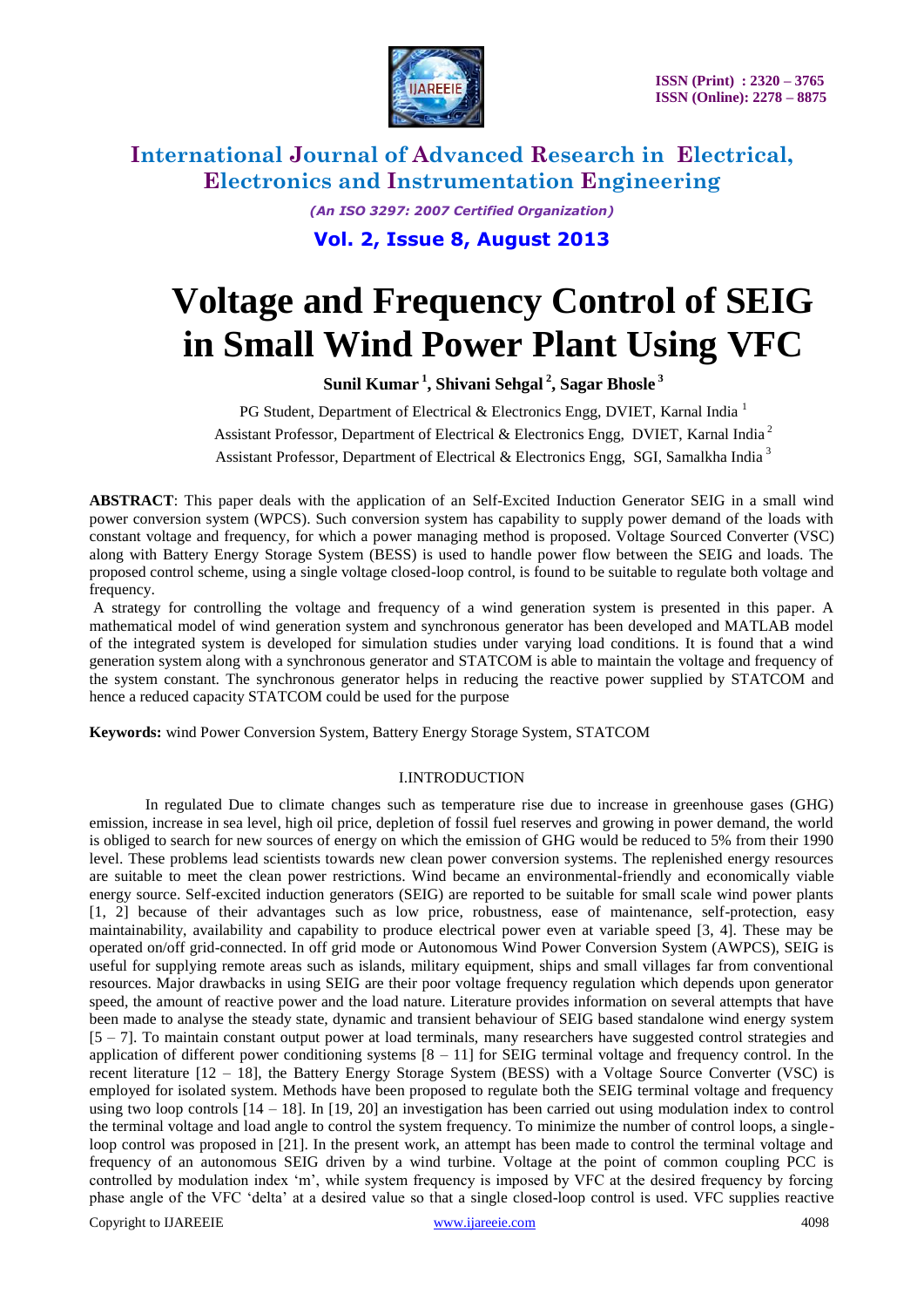

*(An ISO 3297: 2007 Certified Organization)*

### **Vol. 2, Issue 8, August 2013**

power demand of balanced loads and behaves as a power balancing system to adequately manage the power flow between the SEIG, BESS and power demand of the loads

#### II.MATHEMATICAL MODELING OF WIND GENERATION SYSTEM

In this Mathematical models are necessary to represent physical system for their detailed analysis. A model must be realistic and yet simple to understand and easy to manipulate. These are conflicting requirements, realistic models are seldom simple and simple models are seldom realistic. Often, the scope of a model is defined by what is considered relevant. Features or behaviour that is pertinent must be included in the model and those that are not can be ignored. Modeling here refers to the process of analysis and synthesis to arrive at a suitable mathematical description that encompasses the relevant dynamic characteristics of system components, preferably in terms of parameters that can be easily determined in practice.

#### *A.* Description of Wind Generation System



Fig.1 A typical wind generation system

Fig.1 shows a wind generation system. The main objective in wind energy conversion is to transform the wind energy into the rotation of a shaft. It consists of a wind turbine and a generator connected by means of a gear box.

As shown the wind turbine converts wind energy into mechanical energy, which then needs to be converted into the electrical form using generators. The electrical generator may be a synchronous or an induction generator. This electrical energy is transmitted to the grid by the stator winding of the induction generator. The pitch angle is controlled in order to limit the generator output power to its nominal value for high winds. In order to generate power the induction generators speed must be slightly above the synchronous speed. But the speed variation is typically so small that the WTIG is considered to be a fixed speed wind generator. The reactive power absorbed by the induction generator is provided by the grid or by some devices like capacitor banks, SVC, STATCOM or synchronous condenser.

The present trend is to adopt variable-speed operation of the wind turbines, because it has lots of benefits, the most important being the possibility of maximizing the power output. However, the resulting variation of voltage and frequency with the variation of wind speed necessitates the use of power electronics converters in order to obtain good quality power output.

#### *B. Pitch Angle Control*

With pitch control it is possible to achieve a high efficiency by continuously aligning the blade in the direction of the relative wind.

Copyright to IJAREEIE [www.ijareeie.com](http://www.ijareeie.com/) 4099 On a pitch-controlled machine, as the wind speed exceeds its rated speed, the blades are gradually turned about the longitudinal axis and out of the wind to increase the pitch angle. This reduces the aerodynamic efficiency of the rotor, and the safe limit for the system, the pitch angle is so changed that the power output reduces to zero and the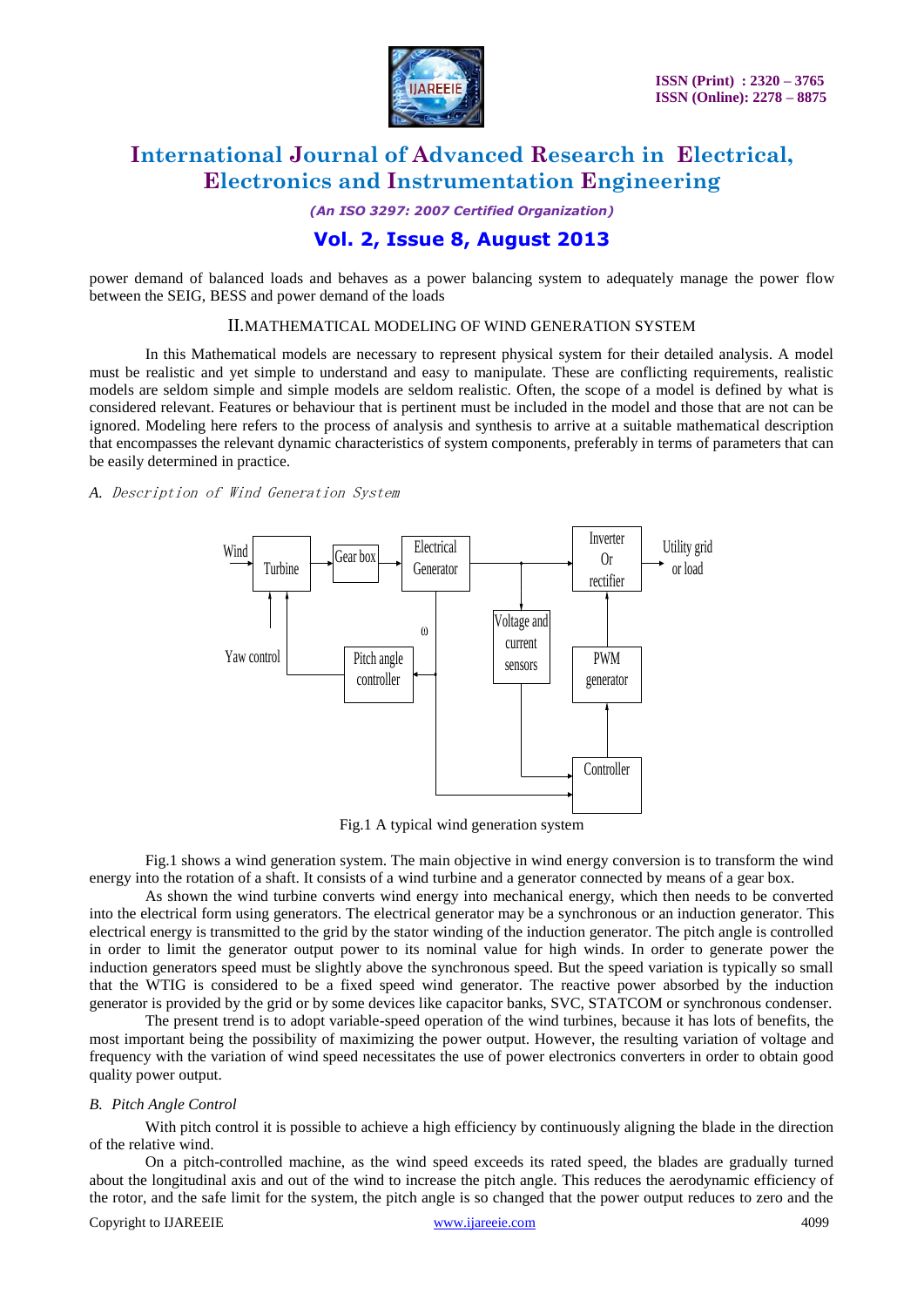

*(An ISO 3297: 2007 Certified Organization)*

### **Vol. 2, Issue 8, August 2013**

machine shifts to the 'stall' mode. After the gust passes, the pitch angle is reset to the normal position and the turbine is restarted. At normal wind speeds, the blade pitch angle should ideally settle to a value at which the output power equals the rated power.

The pitch angle control is shown in the fig.2. The input variable to the pitch controller is the error signal arising from the difference between the output electrical power and the reference power. The pitch controller operates the blade actuator to alter the pitch angle. During operation below the rated speed, the control system endeavors to pitch the blade at an angle that maximizes the rotor efficiency. The generator must be able to absorb the mechanical power output and deliver to the load. Hence, the generator output power needs to be simultaneously adjusted.



Fig. 2 The feedback loop for pitch angle control**.**

Continuous pitch control is relatively expensive to incorporate, and the cost-benefit trade-off does not justify its use in small wind machines. However, the stalling mechanism must be incorporated to prevent damage of the turbine during turbulent weather conditions.

The pitch angle is given by

$$
\alpha = I - i \tag{i}
$$

where, *I* is angle of inclination,

*i* is angle of incidence.

As *I* varies along the length of the blade, *α* should also vary to ensure an optimal angle of incidence at all points of the blade. Thus the desirable twist along the blade can be calculated easily.

The pitch angle should be such that tan*ε* or  $C_D/C_L$  is minimum at all points of the rotor. It is more convenient to plot the curve for  $C_p/C_l$  versus *i*. Its minimum point will then represent the optimal value of the incidence angle. This method yields a twisted blade, that is, one that has different pitch angles at different distances from the axis. If the constraints in the production methods do not permit a twist, the optimal value of  $\alpha$  can be chosen for a suitable point on the blade, say  $r = 0.8R$ , and the same pitch angle maintained throughout the blade.

#### III.MATHEMATICAL MODEL OF WIND GENERATOR

Wind power generation, as it stands today, is dominated by induction generators, of both the squirrel cage type and wound rotor type. About 80% of the wind generators today are induction generators.

#### A. Process of Self Excitation

For the self-excitation process to initiate a capacitor bank of suitable size must be connected across the machine terminals, the magnetic circuits of machine must retain some residual flux. In order to understand the selfexcitation process, let us refer to the simplified circuit model of the self-excited induction generator under no-load condition as shown in fig. 3

For any speed of the rotor, the residual flux generates a small synchronous emf *E<sup>r</sup>* . The steady state magnitude of the current through the *LmC* circuit is such that the difference between the synchronous saturation curve and the capacitor load line, as shown in fig. 4, at this value of the stator current equals *E<sup>r</sup>* .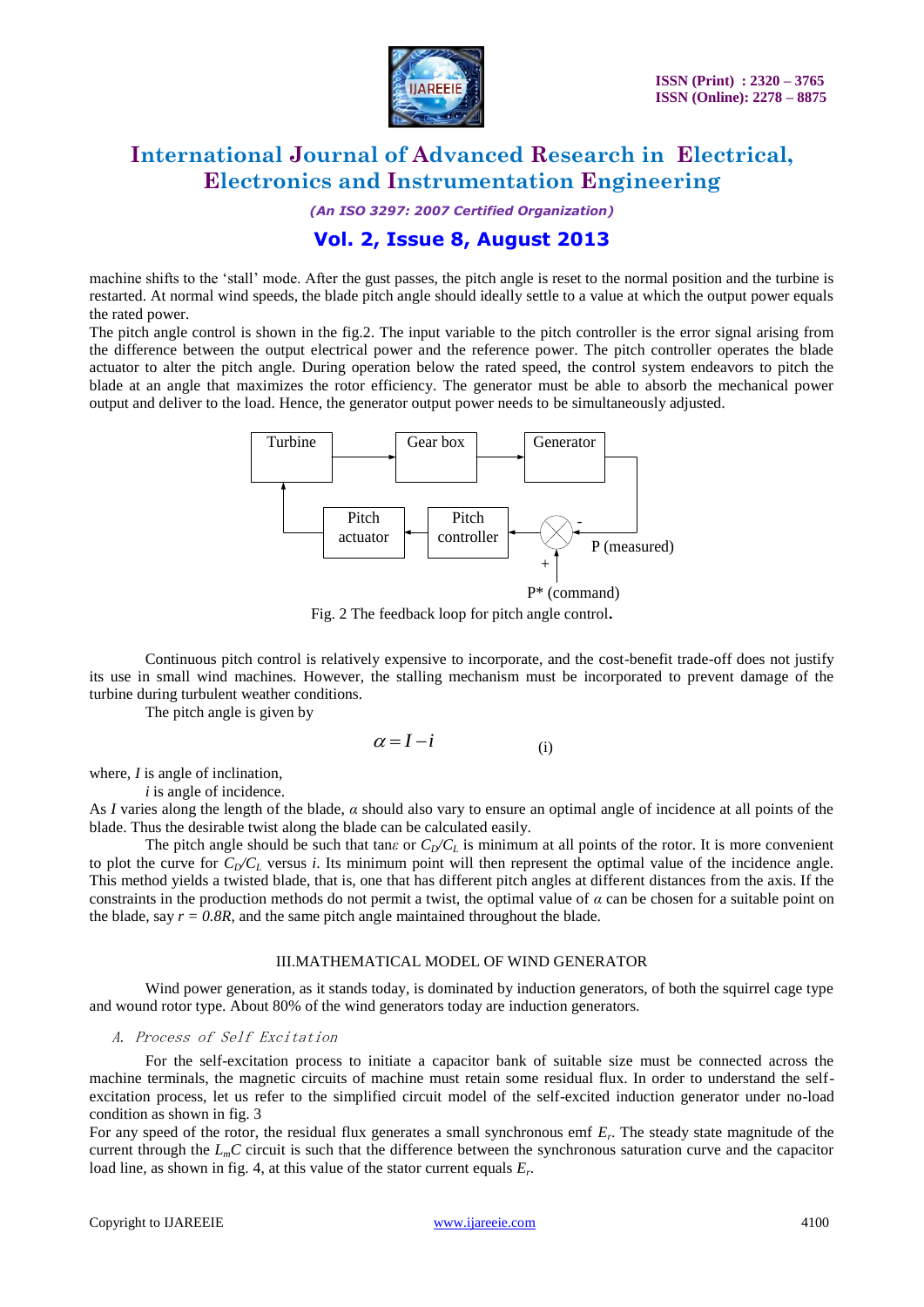

*(An ISO 3297: 2007 Certified Organization)*

### **Vol. 2, Issue 8, August 2013**



Fig. 3 Modified circuit model of induction generator with speed emf in the rotor circuit.



 Fig. 4 Building up of voltage in a self-excited induction generator: (a) the capacitor load line and the saturation curve, (b) the difference between them

At this stage, the slip *s* being zero for no speed difference between the rotor and the air-gap flux, no induced rotor current flows and the machine operates as a synchronous generator.

B. Effect of External Capacitance and Load Impedance on Performance of Induction Generator



Fig. 5, Voltage regulation for different values of the excitation capacitance at constant speed.

The fig. 5, shows the typical variation of terminal voltage for resistive load with the output power at a fixed speed for different values of the excitation capacitance. The curves suggest that, for a given speed and capacitance, an optimal

Copyright to IJAREEIE [www.ijareeie.com](http://www.ijareeie.com/) 4101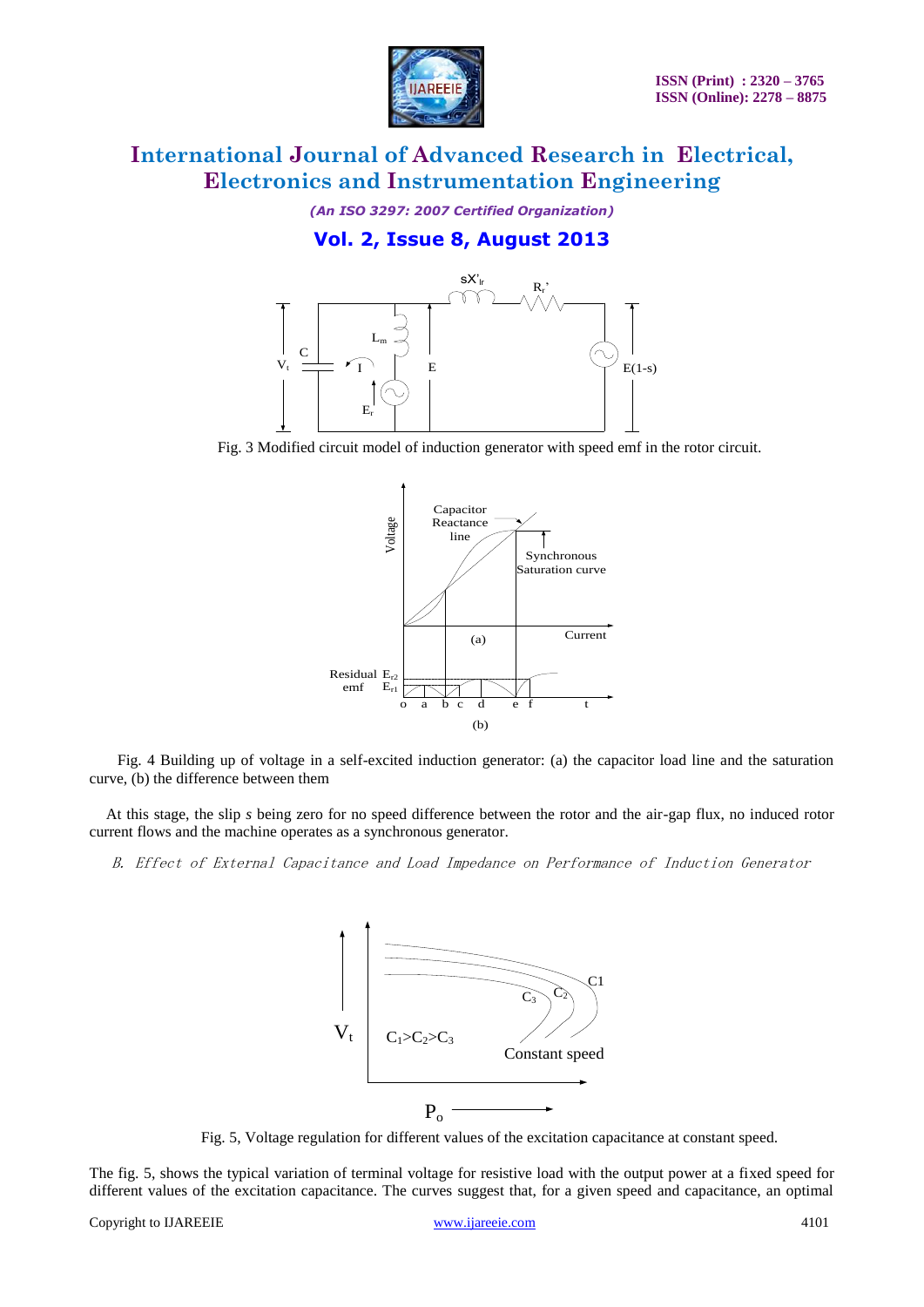

*(An ISO 3297: 2007 Certified Organization)*

### **Vol. 2, Issue 8, August 2013**

load impedance exists for maximum power output. In these respects, the curves are similar to the output characteristics of a dc shunt generator with different field circuit resistances. The frequency decreases with the load, but this variation is not significantly affected by the capacitance.



Fig. 6 Capacitance requirement for maintaining a constant voltage at the generator terminals for different power

factors

Fig. 6 exhibits the manner in which the capacitance requirement changes with load and the power factor for constant terminal voltage at a fixed speed. The figure also indicates an increase in the VAR demand with decreasing load power factor.

#### *C. Effect of Speed Variation on Performance of Induction Generator*

For power generation using wind energy, the speed of the prime mover varies over a wide range. For self-excitation, as indicated by the capacitance reactance value  $X_{cb}/F^2$ , the capacitor size is approximately proportional to the inverse of the square of the speed. The group of curves in fig. 7, shows some typical output characteristics for different speeds under the constraint  $X_{cb}/v^2$  = constant.



Fig. 7 Effect of speed on the output characteristics for constant capacitance.

The terminal voltage and the output frequency increase almost linearly with speed for the same power output over the working range. Fig. 8, shows the output power versus speed curves for a given capacitance and load impedances. From the figure it is clear that there exists a certain speed that maximizes the output power.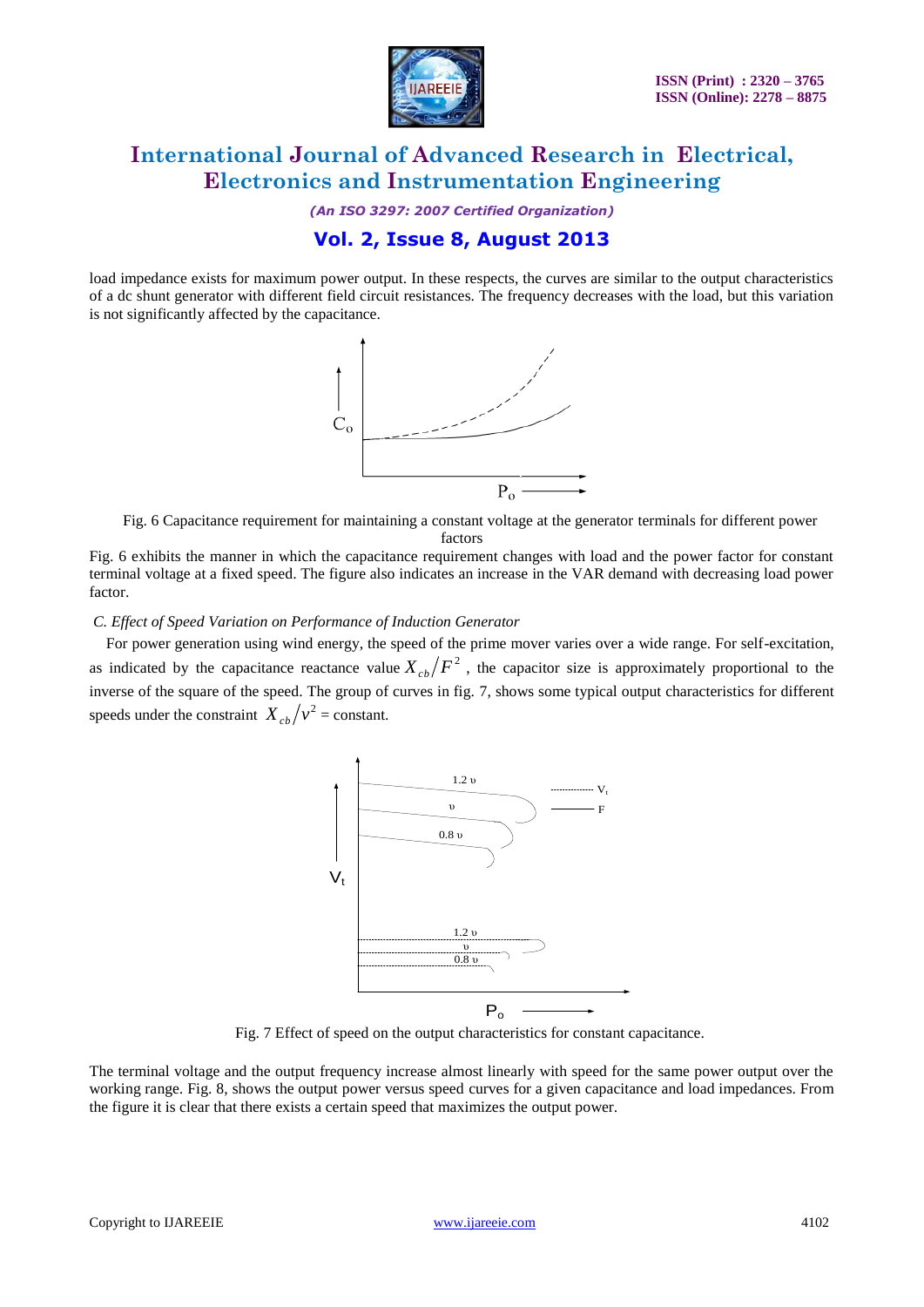

*(An ISO 3297: 2007 Certified Organization)*

### **Vol. 2, Issue 8, August 2013**



Fig. 8, Output power and frequency variation with speed.

#### IV. RESULT AND DISCUSSION

Wind power farm connected to a weak grid system for defined load system. With change in load condition the power flow of the system (active & reactive power demands) changes with the variation of load. Since the wind farm and grid are defined for supplying the power for a defined load range. If extra load is added the power demand is not met as a result the synchronous machine/ the grid decelerate as a result frequency is reduced and hence more of the active power takes place. Thus resulting in

high power losses. To overcome this problem STATCOM is included in the system which helps to increase the frequency and hence lower down the active power flow by supplying the additional reactive power.

*A. Performance of Wind Generation System without STATCOM*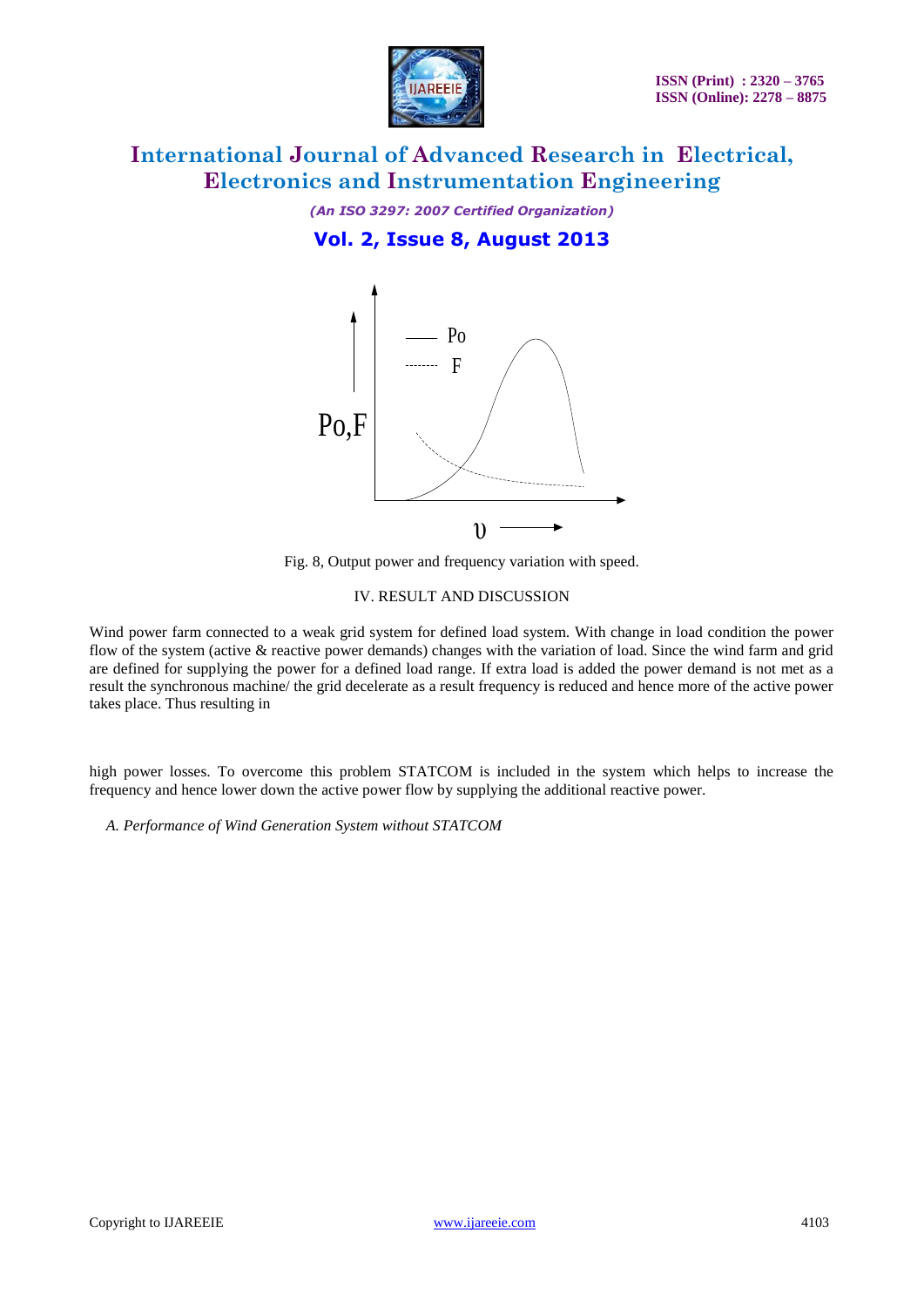

*(An ISO 3297: 2007 Certified Organization)*

### **Vol. 2, Issue 8, August 2013**



Fig9. Output waveform under fault condition when capacitor bank in use

When we consider the above model under fault condition the system become unbalance and uncontrolled in case of normal operating condition the output waveform is as shown in fig 9 during fault condition without use of STATCOM

#### *B. Performance of Wind Generation System with STATCOM*

To overcome the difficulties arrives in case of power control by only use of capacitor bank the following model is structured by using STATCOM. The comparative result has been shown for the system under switching load characteristics.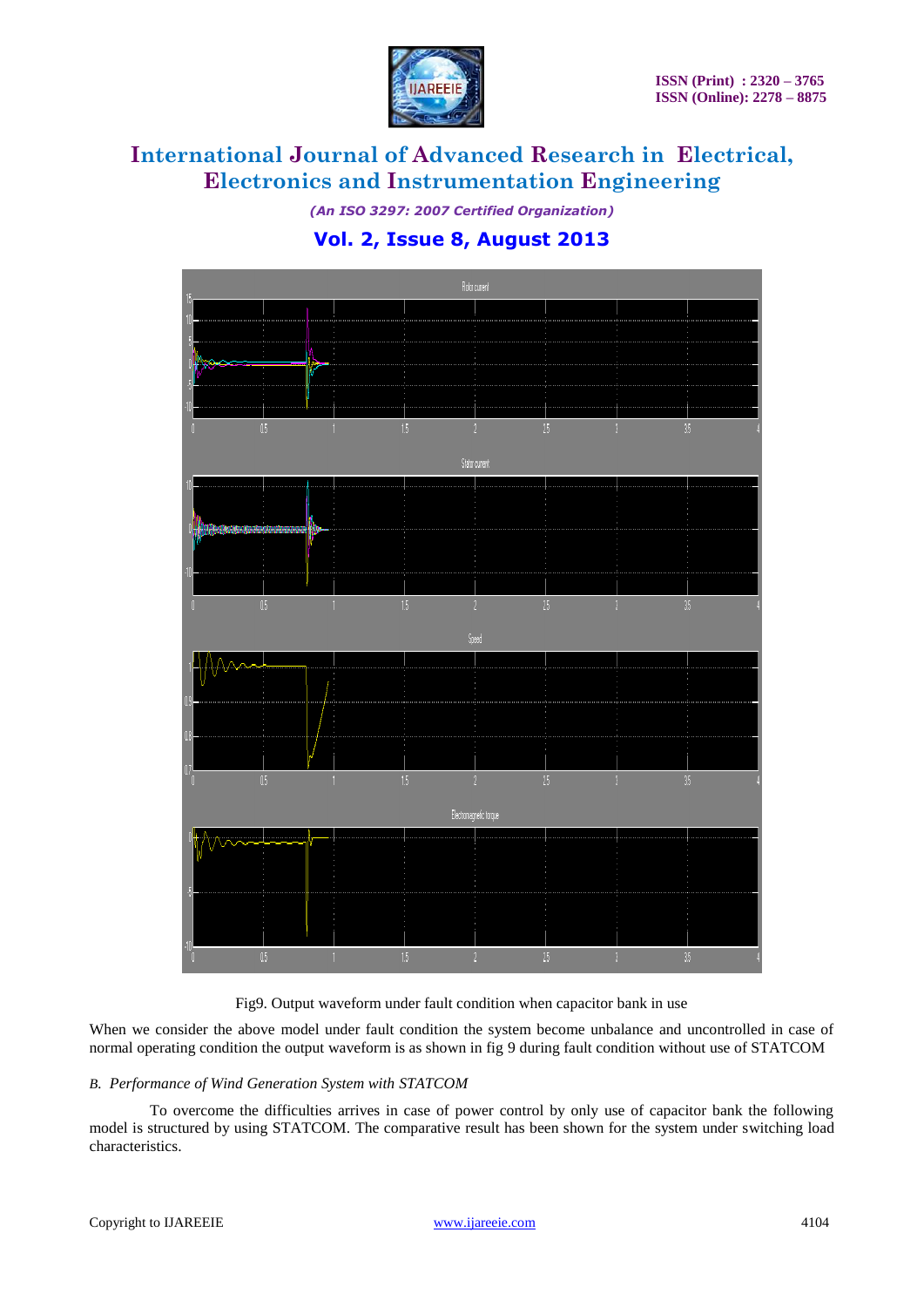![](_page_7_Picture_0.jpeg)

*(An ISO 3297: 2007 Certified Organization)*

### **Vol. 2, Issue 8, August 2013**

The effective use of STATCOM is demonstrated for providing the reactive power support for the switching load. The result shows the effect of STATCOM on two ends (a) at the wind power generation (b) at the micro grid terminals

At the grid STATCOM helps to give better reactive power support hence regulating the defined power system. While at the generated wind power terminal where the STATCOM has been installed clearly the reactive power demand has been reduced hence maintaining the terminal voltage at the point of common coupling

![](_page_7_Figure_7.jpeg)

Fig10. Power Flow Output waveform under fault condition when STATCOM in use

Fig. 10, shows the performance characteristics of wind generator in a stand alone mode. The rating of the wind generator is 37 kW, 400 V, 50 Hz, 1480 rpm, driven by a wind turbine with pitch angle control running with a wind speed of 11 m/s. It is observered that when a load of 5 kW is switched on at  $t = 0.2$  s. the terminal voltage of wind generator falls to 360 V. Also, due to variations in real power its frequency changes.

The STATCOM is responsible for generating the reactive power demanded by the load. A fixed excitation capacitor of 20 kVar is connected across the induction generator terminals. It is the minimum capacitance required for selfexcitation of the induction generator at no-load.

#### VI.CONCLUSION

Thus In this investigation, a control strategy for controlling the SEIG terminal voltage and frequency has been presented. The simulation results show that when an induction generator is driven by a wind turbine alone it has poor

#### Copyright to IJAREEIE [www.ijareeie.com](http://www.ijareeie.com/) 4105